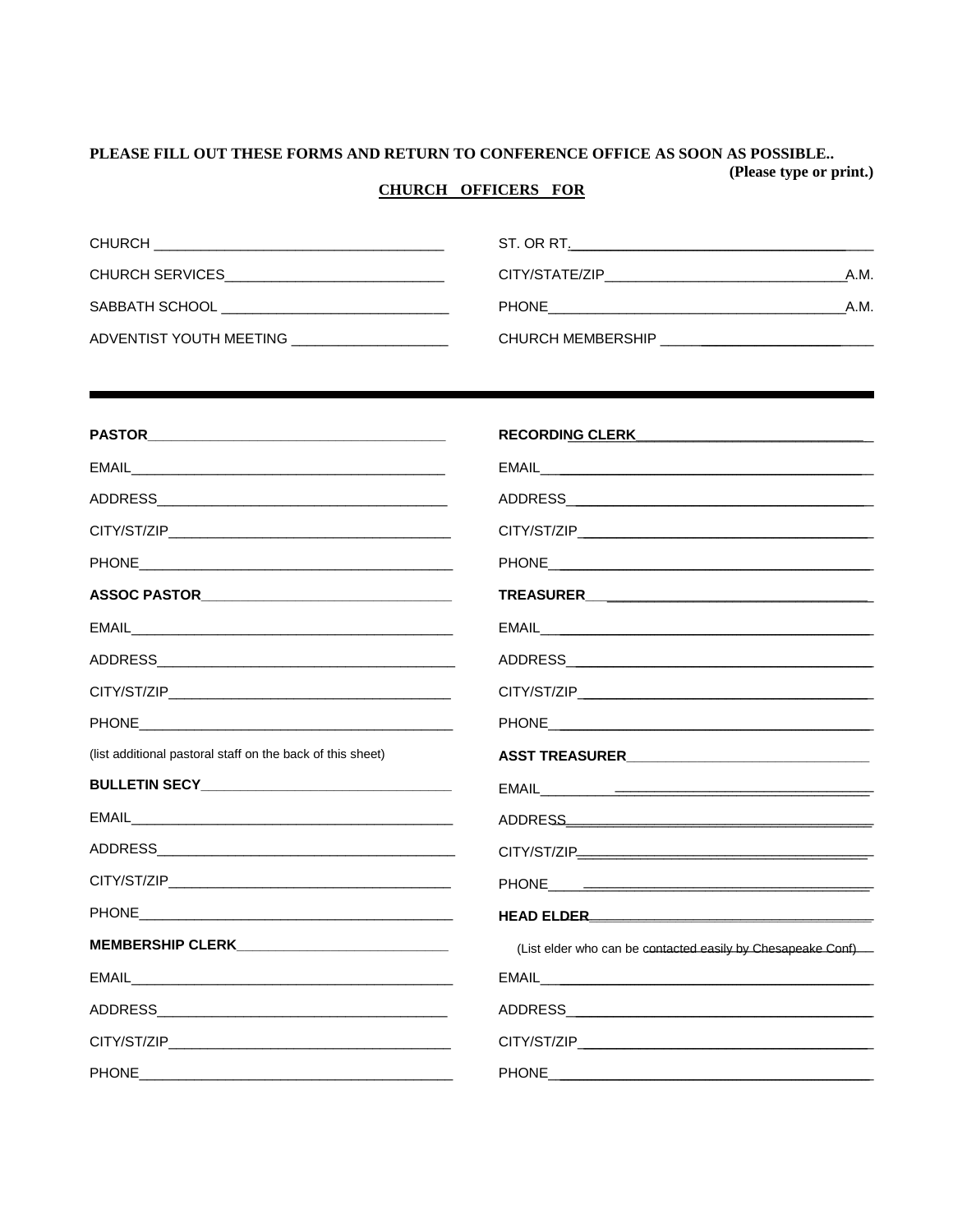| <b>LEADER</b>                |                                                                                                                                                                                     |
|------------------------------|-------------------------------------------------------------------------------------------------------------------------------------------------------------------------------------|
|                              | <b>EMAII</b>                                                                                                                                                                        |
|                              | <b>ADDRESS</b>                                                                                                                                                                      |
|                              | CITY/ST/ZIP                                                                                                                                                                         |
|                              | <b>PHONE</b>                                                                                                                                                                        |
| <b>ADVENTURER</b>            | <b>HEALTH MINISTRIES</b>                                                                                                                                                            |
|                              | <u> 2000 - Jan James James Jan James James James James James James James James James James James James James Jam</u>                                                                |
|                              | ADDRESS AND AND AND ANNUAL AND ANNUAL AND ANNUAL AND ANNUAL AND ANNUAL AND ANNUAL AND ANNUAL AND ANNUAL AND AN                                                                      |
|                              |                                                                                                                                                                                     |
|                              |                                                                                                                                                                                     |
| <b>LEADER</b>                | <b>HOME &amp; SCHOOL</b>                                                                                                                                                            |
|                              |                                                                                                                                                                                     |
|                              |                                                                                                                                                                                     |
|                              |                                                                                                                                                                                     |
|                              |                                                                                                                                                                                     |
| <b>COMMUNICATION</b>         | <b>INVESTMENT</b>                                                                                                                                                                   |
|                              |                                                                                                                                                                                     |
|                              | <u> 1989 - Johann John Stone, mars eta biztanleria (h. 1989).</u><br>ADDRESS AND AND AND ANNUAL AND ANNUAL AND ANNUAL AND ANNUAL AND ANNUAL AND ANNUAL AND ANNUAL AND ANNUAL AND AN |
|                              |                                                                                                                                                                                     |
|                              | PHONE <b>Example 20</b> PHONE <b>CONTRACT CONTRACT AND RESIDENCE</b>                                                                                                                |
|                              | <b>PATHFINDER</b>                                                                                                                                                                   |
| COMM. SERV.<br><b>LEADER</b> |                                                                                                                                                                                     |
|                              | EMAIL <b>EMAIL</b><br><u> 1989 - Johann John Stone, mars et al. 1989 - John Stone, mars et al. 1989 - John Stone, mars et al. 1989 - John Stone</u>                                 |
|                              |                                                                                                                                                                                     |
|                              | CITY/ST/ZIP<br><u> 1990 - Johann John Harry Harry Harry Harry Harry Harry Harry Harry Harry Harry Harry Harry Harry Harry Harry</u>                                                 |
|                              |                                                                                                                                                                                     |
|                              | PERS. MIN.<br>LEADER <b>Example 200</b>                                                                                                                                             |
|                              | EMAIL <b>EMAIL</b>                                                                                                                                                                  |
|                              |                                                                                                                                                                                     |
|                              |                                                                                                                                                                                     |
|                              |                                                                                                                                                                                     |
|                              |                                                                                                                                                                                     |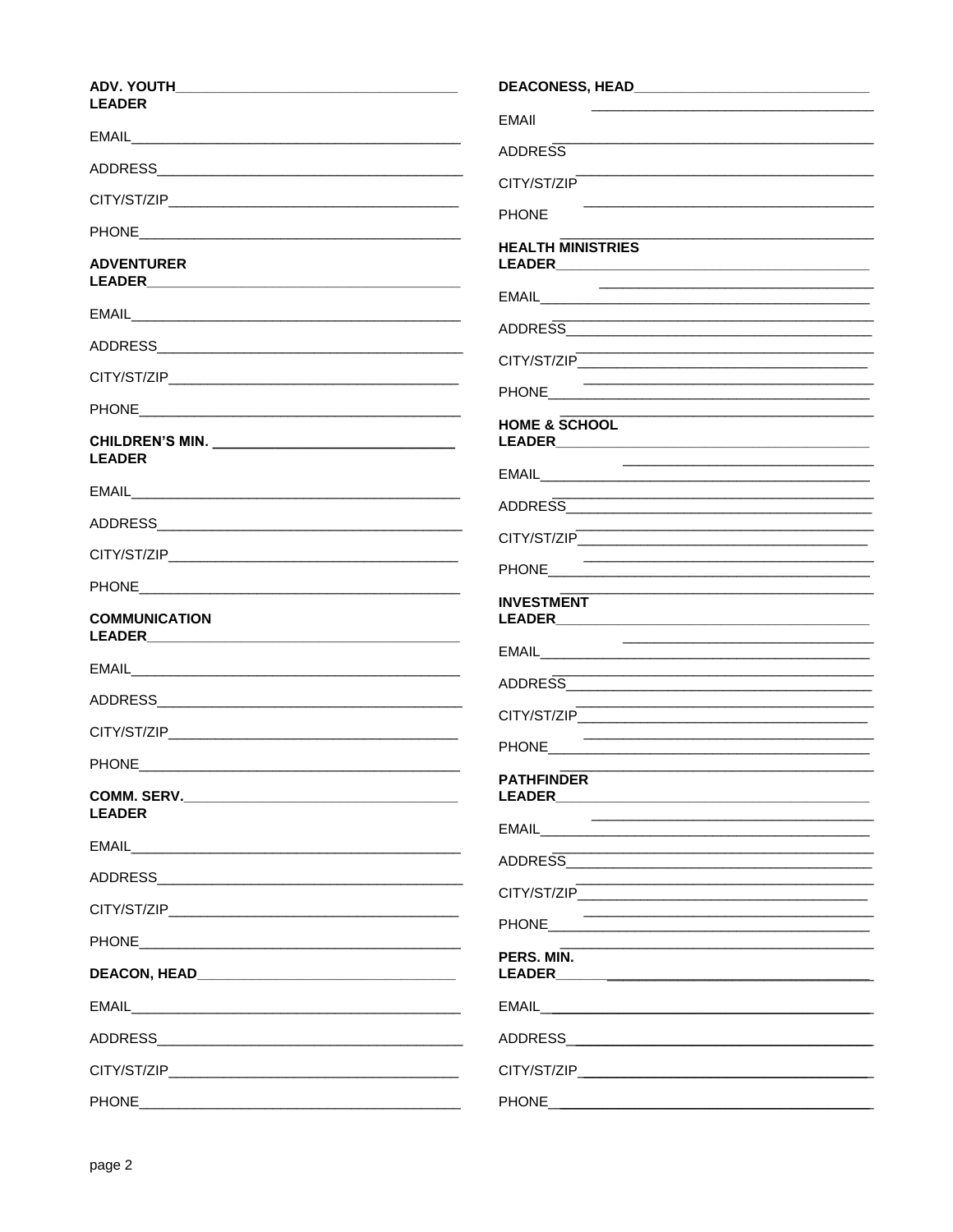## PERS. MIN. S

|                                             | <u> 1989 - Johann John Stein, markin fan it ferskearre fan it ferskearre fan it ferskearre fan it ferskearre fan </u>         |
|---------------------------------------------|-------------------------------------------------------------------------------------------------------------------------------|
|                                             |                                                                                                                               |
|                                             | <u> 1989 - Johann John Stone, mars et al. 1989 - John Stone, mars et al. 1989 - John Stone, mars et al. 1989 - John Stone</u> |
|                                             | PHONE <b>Example 20</b> PHONE <b>Example 20 PHONE</b>                                                                         |
| <b>PRAYER</b>                               | <b>WOMEN'S MIN.</b>                                                                                                           |
|                                             | <u> 1989 - Johann Stein, marwolaethau a bhann an t-Amhain an t-Amhain an t-Amhain an t-Amhain an t-Amhain an t-A</u>          |
|                                             |                                                                                                                               |
|                                             |                                                                                                                               |
|                                             | PHONE <b>Example 20</b> PHONE <b>Example 20 PHONE</b>                                                                         |
| <b>RELIG. LIBERTY</b>                       | SABBATH SCHOOL DIVISIONS SABBATH SCHOOL DIVISIONS                                                                             |
|                                             |                                                                                                                               |
|                                             |                                                                                                                               |
|                                             |                                                                                                                               |
|                                             | <u> 1989 - Johann John Stone, mars et al. 1989 - John Stone, mars et al. 1989 - John Stone, mars et al. 1989 - John Stone</u> |
| <b>RISK CONTROL</b>                         |                                                                                                                               |
|                                             |                                                                                                                               |
|                                             |                                                                                                                               |
|                                             | <u> 1989 - Johann Stein, mars an deutscher Stein und der Stein und der Stein und der Stein und der Stein und der</u>          |
|                                             |                                                                                                                               |
| <b>SABBATH SCHOOL</b>                       |                                                                                                                               |
|                                             |                                                                                                                               |
|                                             |                                                                                                                               |
|                                             |                                                                                                                               |
|                                             | <u> 1989 - Johann Stein, mars et al. 1989 - Anna ann an t-Amhair ann an t-Amhair ann an t-Amhair ann an t-Amhair </u>         |
| <b>SABBATH SCHOOL</b>                       | CITY/ST/ZIP                                                                                                                   |
| SUPERINTENDENT <b>Annual SUPERINTENDENT</b> |                                                                                                                               |
|                                             |                                                                                                                               |

ADDRESS ADDRESS

**EMAIL** 

PHONE **Andrew PHONE** 

ADDRESS AND ALL AND ANNUAL AND ALL AND AND ALL AND AND ALL AND AND ALL AND ALL AND ALL AND ALL AND A

page 3